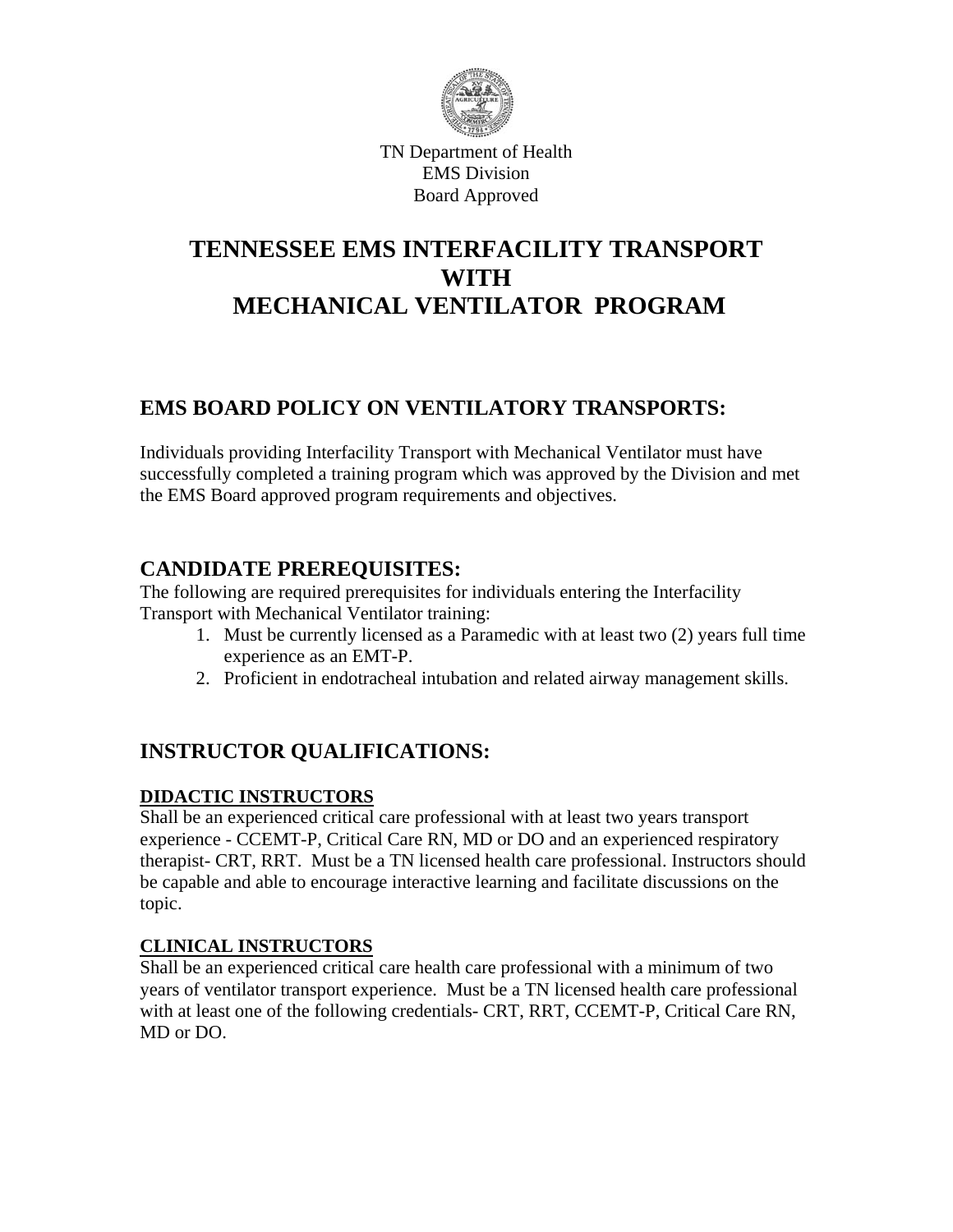# **MINIMAL EQUIPMENT NEEDS AND INSTRUCTOR RESOURCES Visual aids and resources**

- 1. Airway manikins
- 2. Airway adjunct equipment
- 3. Endotracheal tube placement confirmation devices
- 4. Manual ventilating devices
- 5. Mechanical ventilator
- 6. Case study scenarios promoting participants to make Clinical decisions.

# **MINIMAL TIME FOR DIDATIC AND LABATORY**

#### **16 hours**

# **CLINICAL REQUIRMENTS**

#### **No less than 6 hours with a minimum of 4 patient contacts.**

All clinical components begin after completion of the Module- respiratory- Interfacility Transport with Mechanical Ventilator Training.

# **EMS INTERFACILITY TRANSPORT WITH MECHANICAL VENTILATOR COURSE OBJECTIVES**

#### . **TERMINAL OBJECTIVES:**

At the completion of this unit of instruction, the participant shall be able to:

- 1. Integrate concepts of respiratory anatomy and physiology and pathophysiology into the assessment and management of the adult.
- 2. Formulate a treatment plan to include pharmacological and mechanical interventions for the patient with respiratory compromise.
- 3. Identify common ventilatory controls and their physiological effects.

## **COGNITIVE OBJECTIVES:**

At the completion of this unit of instruction, the participant shall be able to:

- 1. Discuss the anatomy and physiology of the respiratory system.
- 2. Assess the respiratory system.
- 3. Define ventilation.
- 4. Compare the inspiration and expiration as to the direction of air movement, use of energy, and muscles involved.
- 5. Define the following terms related to ventilation, including elastance, surfactant, compliance, airway resistance, work of breathing, tidal volume, anatomic dead space, and alveolar ventilations.
- 6. List significant inspection findings related to respiratory distress.
- 7. Relate assessment findings determined by palpation.
- 8. Identifiy adventitious sounds that are characterized as continuous and discontinuous.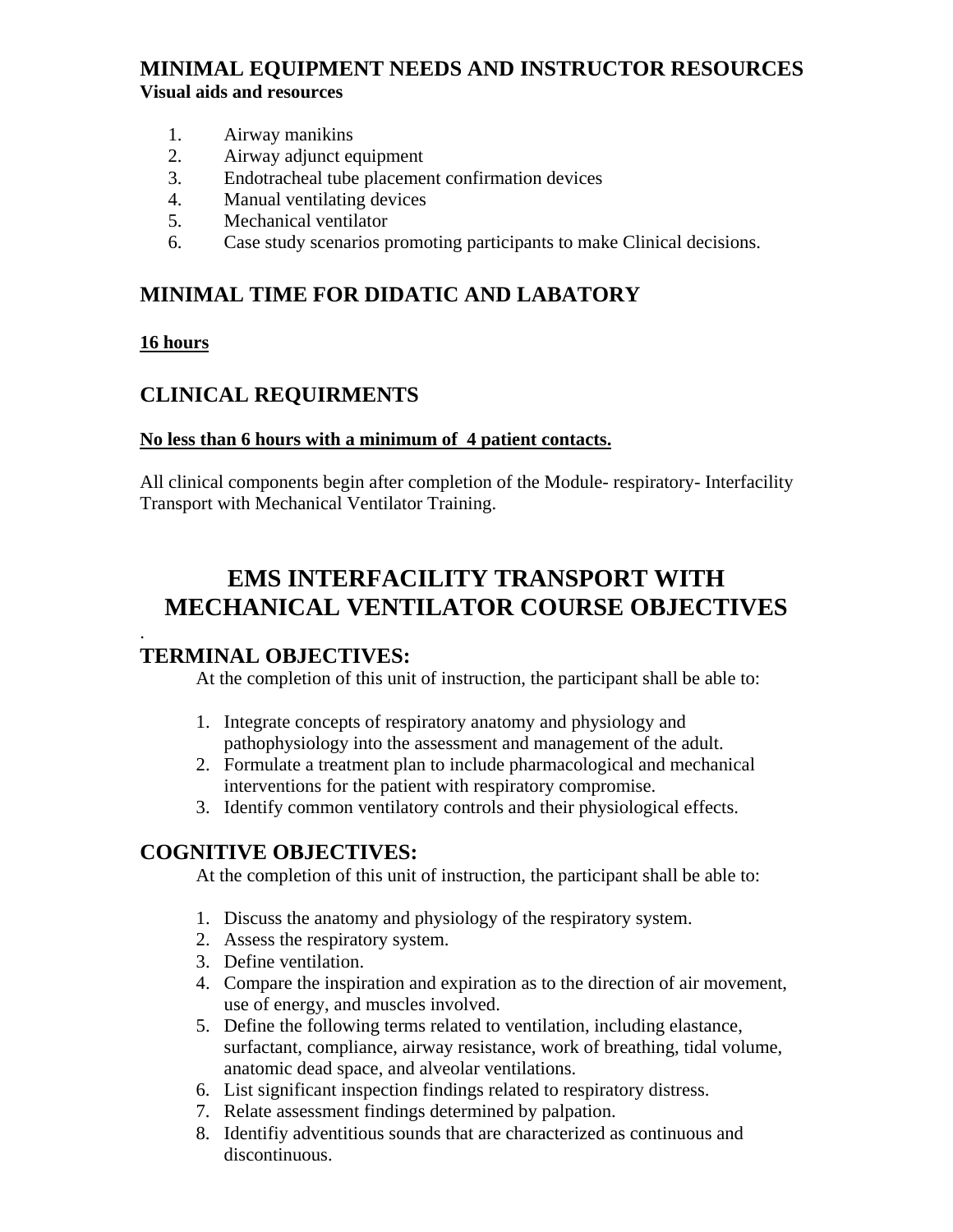- 9. Relate clinical conditions that produce crackles, wheezes and rhonchi.
- 10. Formulate a management plan for transporting the patient in respiratory failure.
- 11. Interpret acid-base balance and arterial blood gases.
- 12. Discuss the physiology of ventilation and respiration.
- 13. Identify common pathological events that affect the pulmonary system.
- 14. Discuss abnormal assessment findings associated with pulmonary diseases and conditions.
- 15. Compare various airway and ventilation techniques to include invasive and noninvasive, used in the management of pulmonary diseases.
- 16. Review the pharmacological preparations that may be used for management of respiratory disease, conditions and in transport.
- 17. Review the use of equipment used during the physical examination of patients with complaints associated. Describe the epidemiology, pathophysiolgy, assessment findings, and management for the following respiratory diseases and conditions:
	- a. Bronchial asthma
	- b. Chronic bronchitis.
	- c. Emphysema
	- d. Pneumonia
	- e. Pulmonary Edema
	- f. Spontaneous pneumothorax
	- g. Respiratory Distress Syndrome
	- h. Pulmonary thromboembolism.
- 18. Discuss the indications, contraindications, complications, equipment and techniques for the following:
	- a. Tracheobronchial suctioning for the intubated patient.
	- b. Alternative methods for endotracheal intubation
	- c. Needle/Surgical Cricothyrotomy
	- d. Needle thoracostomy
	- e. End-tidal CO2 monitoring
	- f. Bag –Valve-Mask Technique
	- g. Mechanical Transport Ventilator
- 19. Identify common ventilatory controls and their physiological effects
	- a. Rate
	- b. Tidal Volume
	- c. I- time
	- d. E-time
	- e. Inspiratory flow
	- f. I:E ratio
	- g. PEEP

# **PSYCOMOTOR OBJECTIVES**

At the completion of this unit of instruction, the participant will be able to:

- 1. Perform orotracheal intubation, digital, and nasotracheal intubation procedure on a manikin with assessment of placement, confirmation using all board approved devices and trouble shooting techniques.
- 2. Demonstrate the set up, maintenance and trouble shooting of a mechanical ventilator.
- 3. Assess lung sounds